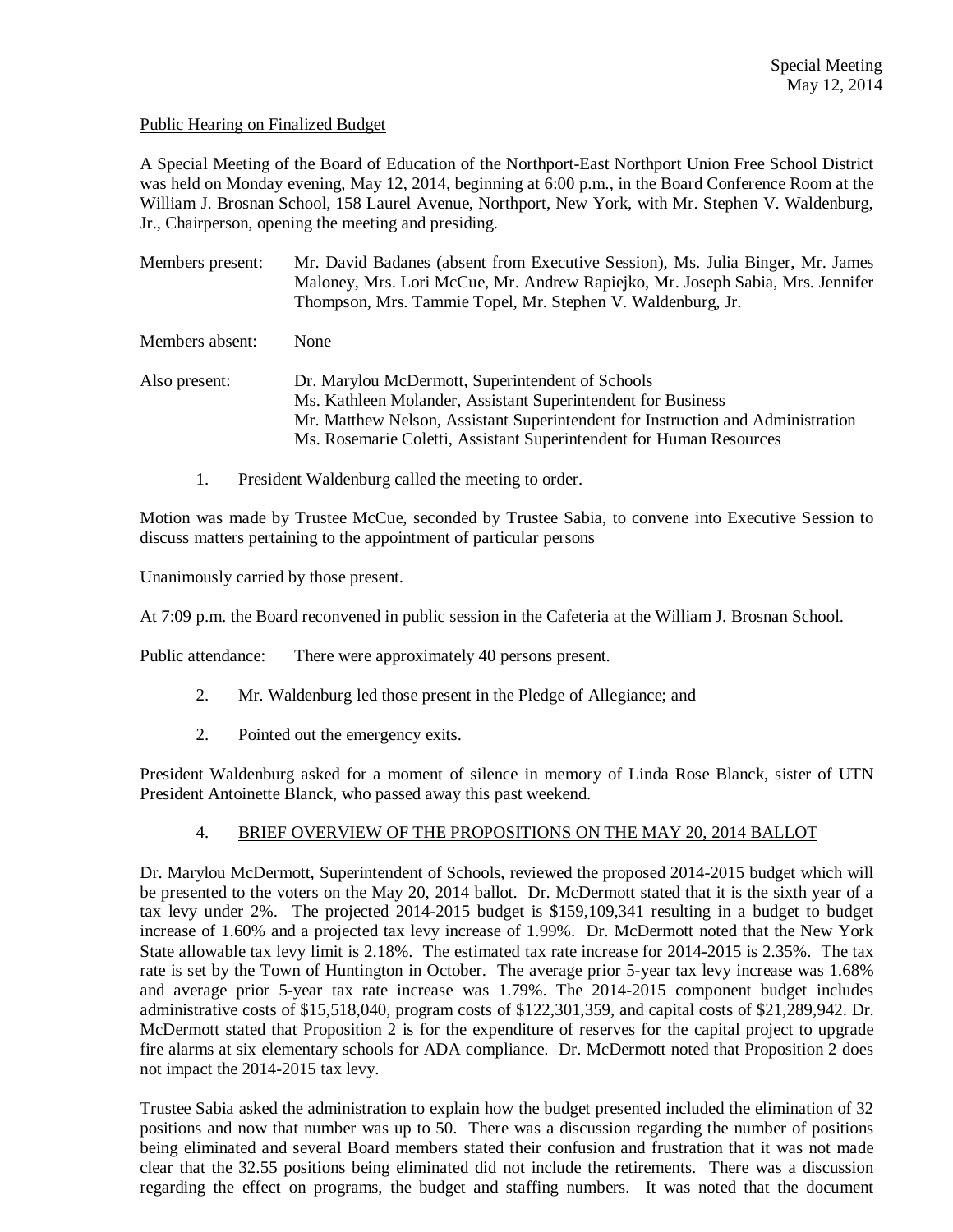published on the Districtos website on Friday was incorrect and the correct one is up.

Dr. McDermott stated that she took full responsibility for the misstatement but the budget amount stayed the same.

# 5. COMMUNITY QUESTIONS REGARDING THE PROPOSITIONS ON THE MAY 21, 2013 BALLOT

| 5.01                                | Communications received regarding the 2014-2015 Budget:                                                                                                                                                      |
|-------------------------------------|--------------------------------------------------------------------------------------------------------------------------------------------------------------------------------------------------------------|
|                                     | 5.01.1<br>E-mail from Ms. Ellen Baxter Hatch, received May 12, 2014<br>5.01.2<br>E-mail from Ms. Ann Libbey, received May 12, 2014                                                                           |
| Name<br>Stephanie Ferland<br>Parent | Comment<br>Asked why the District is losing AIS teachers that are needed.                                                                                                                                    |
| Michelle Dawson<br>Parent           | Asked about the 4 <sup>th</sup> grade section decrease at Pulaski for the 2014-2015 school year.<br>Ms. Dawson stated there are currently 78 students and losing a section would<br>increase the class size. |
| Shawne Albero<br>Parent             | Asked how the District will maintain a healthy balance of senior teachers and new<br>teachers and what other mechanism could be used instead of excessing.                                                   |
| Ellen Hatch<br>Parent               | Asked for justification of the excessing of elementary, music, and English teachers.<br>Ms. Hatch stated that it appears excessive in relationship to the decrease in<br>enrollment.                         |
| Fred Trudwig, Jr.<br>Parent         | Asked what the breakdown is of each of the elementary schooly class sections.                                                                                                                                |
| Danielle McQuade<br>Parent          | Asked what happens if there is a need for more than seven additional positions?                                                                                                                              |
| Joe Schuvart<br>Parent              | Asked what needs to be done to get some of the school& fields watered or have<br>topsoil added.                                                                                                              |
|                                     |                                                                                                                                                                                                              |

There was discussion regarding the district-wide class size caps and the process for determining class size. Ms. Coletti reviewed the number of positions and areas in which they are being eliminated.

Dr. McDermott announced that Senators Flanagan and Marcellino would like to give the District bullet aid for capital improvements in the amount of approximately \$200,000.

# 6. ADJOURN PUBLIC HEARING AND CONVENE INTO SPECIAL BUSINESS MEETING

At 9:42 p.m. the Board adjourned the public hearing and convened into a special business meeting.

6.01 President Waldenburg designated the following Board Trustees to bring the voting returns to the William J. Brosnan School (Election Headquarters) on May 20, 2014: Trustee Sabia will deliver the returns from Fifth Avenue Elementary School, Trustee Maloney will deliver the returns from Dickinson Avenue Elementary School, and Trustee McCue will deliver the results from the William J. Brosnan School.

Motion was made by Trustee McCue, seconded by Trustee Sabia, to approve all items under 7.: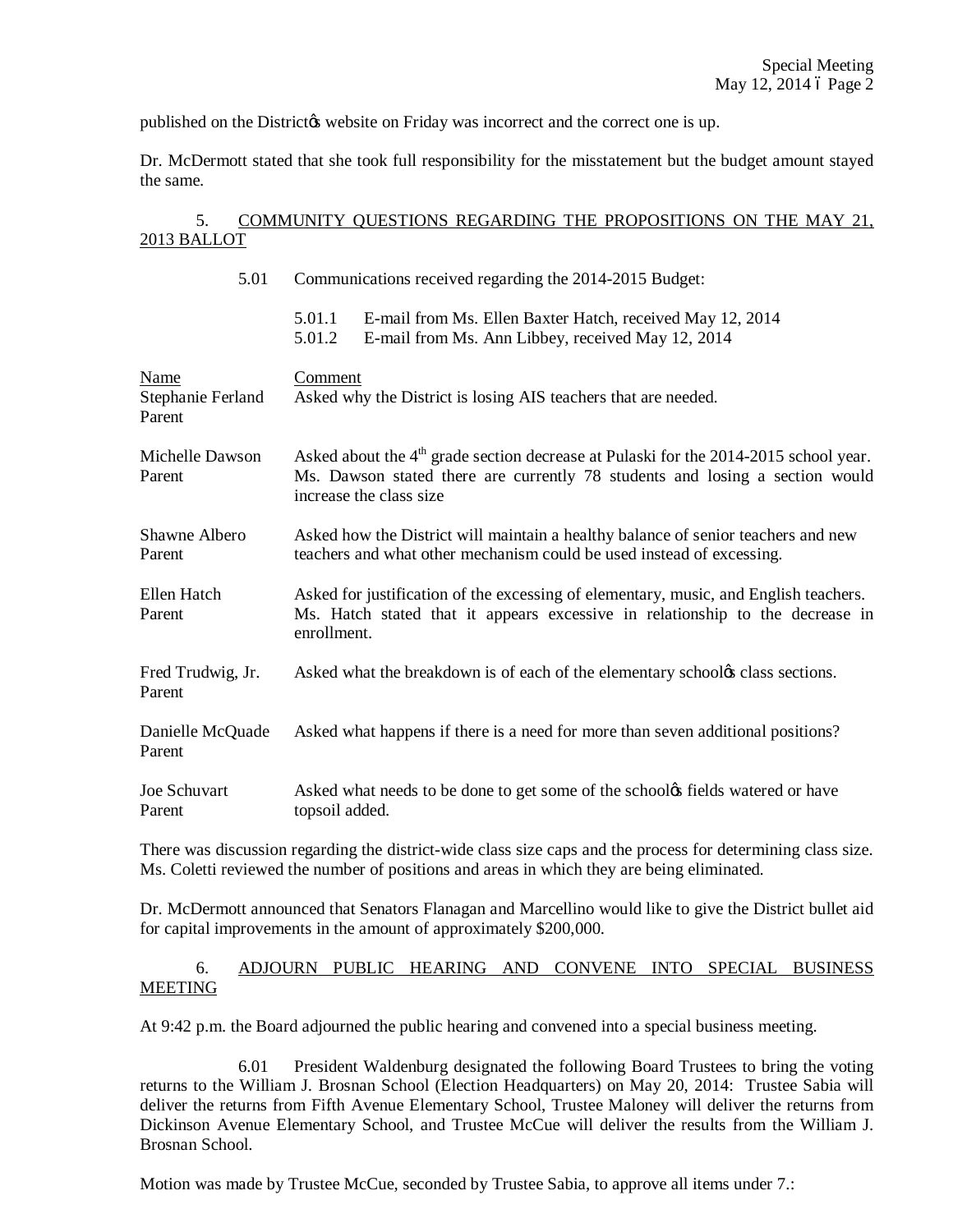### 7. APPROVAL OF MINUTES

### 7.01 Minutes

- 7.01.1 Special Meeting to Finalize Budget, April 7, 2014
- 7.01.2 Special Meeting, April 21, 2014
- 7.01.3 Special Meeting to Vote on BOCES Budget and Trustees, April 24, 2014
- 7.01.4 Special Meeting, May 5, 2014

Unanimously carried.

#### 8. SPECIAL REPORTS/ANNOUNCEMENTS FROM THE SUPERINTENDENT

8.01 Class Rank 6 Board and Community Discussion

Ms. Cynthia Fitzgerald, Director of Student Support Services, presented on the proposed changes to Class Rank, Weighting, Honors/Pass/Fail and Physical Education Grading.

8.01.1 Letter from Ms. Mary Gilmore, re: Physical Education grades

Ms. Gilmore did not support the changes to the physical education grades.

8.01.2 Letter from Ms. Mary Gilmore, re: Weighting system

Ms. Gilmore did not support the proposed changes to the weighting system.

8.01.3 E-mail from Ms. Jeanmarie Sidorowicz

Ms. Sidorowicz had concerns about the students who did not take advanced classes and how the District was going to ensure those students got into college.

At 10:30 p.m., motion was made by Trustee Sabia, seconded by Trustee Maloney to extend the meeting.

Unanimously carried.

8.01.4 E-mail from Ms. Danielle McQuade

Ms. McQuade was not against the elimination of class rank, did not support the change to weighting, the pass/fail option of the grading for Physical Education.

8.01.5 E-mail from Ms. Kristel Weidenman

Ms. Weidenman was indifferent regarding class rank, against the course weighting, pass/fail option and the Physical Education grading.

8.01.6 E-mail from Ms. Ann Libbey

Ms. Libbey supported the weighting changes and the pass/fail elimination but did not support the Physical Education grading.

8.01.7 E-mail from Ms. Su-Mei Tamayo

Ms. Tamayo was strongly opposed to changing the weighting system, pass/fail option and Physical Education grading but supported the class rank as long as the top 10% were accounted for.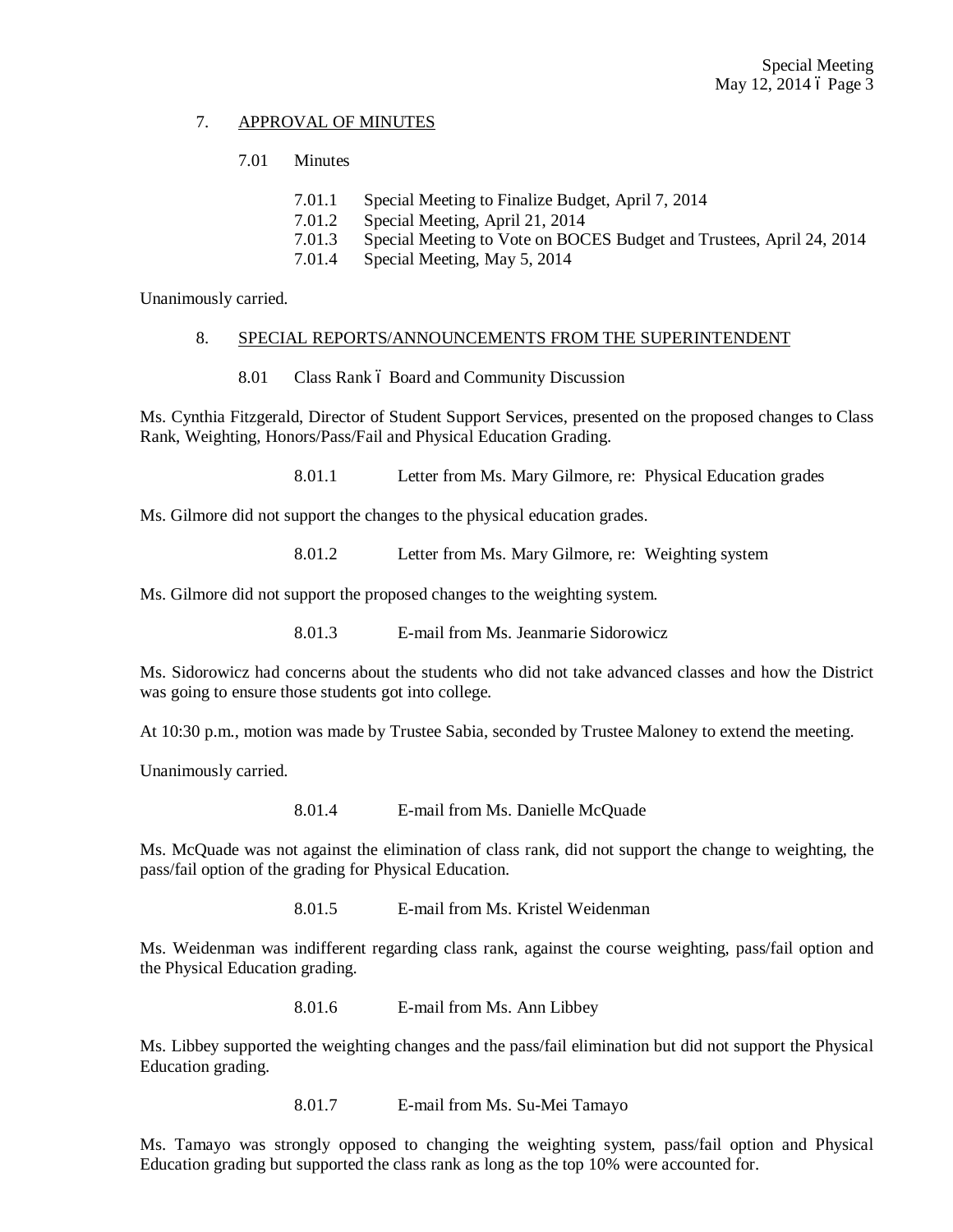#### 8.01.8 E-mail from Jonathan and Ellen Baxter Hatch

Ms. Hatch addressed the Board and expressed her concerns regarding class rank, weighting, pass/fail option and Physical Education grading. Ms. Hatch stated that the makeup policy in Physical Education needs to be addressed.

8.01.9 E-mail from Ms. Sharon Curcio

Ms. Curcio did not support the proposed changes to class rank or weighting.

8.01.10 E-mail from Mr. Kevin Barry

Mr. Barry did not support the proposed changes.

8.01.11 E-mail from Mr. Michael Kucza

Mr. Kucza stated that he supported doing what is best for the majority of students, the district and the community. Mr. Kucza stated the District should ensure that the students who pursue high achievement get that noted on their transcripts.

| Name                   | Comment                                                                       |
|------------------------|-------------------------------------------------------------------------------|
| Grace Dwyer-Mauro      | Expressed her concerns about the general push toward college preparedness for |
| Parent                 | the young students and said let children be children.                         |
| Joe Schuvart<br>Parent | Expressed his concerns about removing class ranking.                          |
| Jennifer Labruna       | Expressed her concerns about weighting and did not support the changes to     |
| Parent                 | <b>Physical Education Grading</b>                                             |

The Board stated that they will make a decision regarding class rank, weighting, honors/pass/fail option and Physical Education grading at the June 2nd meeting.

Motion was made by Trustee Maloney, seconded by Trustee Badanes, to approve all items under 9.

#### 9. SUPERINTENDENT & REPORT, GENERAL 6 FOR BOARD ACTION

9.01 Approving the Personnel Actions Report, dated May 12, 2014, attached and made part of the official minutes.

- 9.02 Approving Schedule J 6 Committee on Special Education
- 9.03 Adopting the Calendar of 2014-2015 Board of Education Meetings

9.04 Appointing the following election workers for the May 20, 2014 Budget Vote and Election of Trustees:

Tina Randazzo, Nancy Seals, Barbara Kaminski, Antoinette Brown, Betty Macholz, Rebecca Byrne, Phyllis Burke, Anna Banzer, Daniel Gillen, John Burke, Carole Dickter, Joseph Albino, Maureen O'Brien, Eva Koch, Helen Ensmenger, Cathy Brindisi, Aida Pintouri-Bould, Estelle Troglio, Meaghan Enright, Susan Lee, Audrey McLaughlin, Barbara Cipullo, Jane Hudson, Joseph Maione, Jim Mahoney, Joan Zaffiris, Dorothy Walsh, Pat Naples, Janet Hayes, Isabelle Carpentier, Mia Bechtold, Matthew Pollock, Maureen Mahoney-Kiefaber, Anne Cajigas, Roger Belanger, Jennifer Frost, John Witte

9.05 Receiving for a first reading the following policies: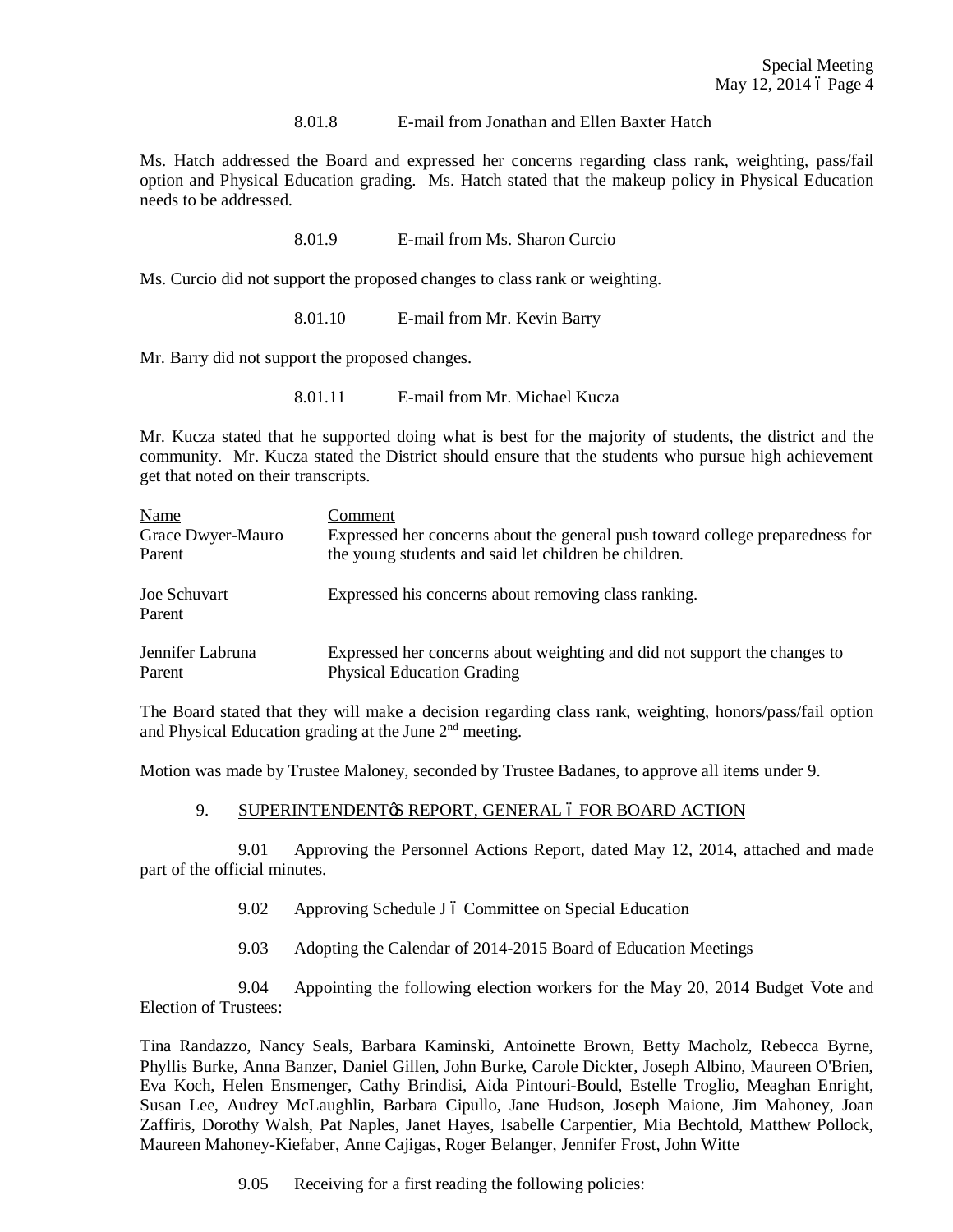9.05.1 Policy #0100 - Equal Opportunity 9.05.2 Policy #0110 - Sexual Harassment 9.05.3 Policy #0115 - Dignity for All Students Act 9.05.4 Policy #1120 - School District Records (revised policy) 9.05.5 Policy #1500 - Public Use of Facilities (revised policy) 9.05.6 Policy #1530 - Smoking on School Grounds 9.05.7 Policy #1915 - Display of the Flag 9.05.8 Policy #1916 - Salute to the Flag and Daily Pledge of Allegiance 9.05.9 Policy #1925 - Interpreters for the Hearing Impaired

Vote on Trustee Maloney *is* motion to approve all items under 9. was unanimously carried.

Motion was made by Trustee McCue, seconded by Trustee Rapiejko, to approve all items under 10.

#### 10. SUPERINTENDENT & REPORT, FINANCIAL 6 FOR BOARD ACTION

10.01 Taking specified action on the following BIDS:

#### EDUCATIONAL:

10.01.1 AWARD: Musical Instrument Accessories

10.01.2 AWARD: String Instrument Repair

10.02 Approving the following resolution authorizing the issuance of Tax Anticipation Notes not to exceed \$42,000,000.00 in anticipation of the receipt of taxes to be levied for the fiscal year ending June 30, 2015

# **TAX ANTICIPATION NOTE RESOLUTION OF NORTHPORT-EAST NORTHPORT UNION FREE SCHOOL DISTRICT, NEW YORK, ADOPTED MAY 12, 2014, AUTHORIZING THE ISSUANCE OF NOT TO EXCEED \$42,000,000 TAX ANTICIPATION NOTES IN ANTICIPATION OF THE RECEIPT OF TAXES TO BE LEVIED FOR THE FISCAL YEAR ENDING JUNE 30, 2015**

# RESOLVED BY THE BOARD OF EDUCATION OF NORTHPORT-EAST NORTHPORT UNION FREE SCHOOL DISTRICT, IN THE COUNTY OF SUFFOLK, NEW YORK, AS FOLLOWS:

Section 1. Tax Anticipation Notes (herein called  $\delta$ Notes $\delta$ ) of Northport-East Northport Union Free School District, in the County of Suffolk, New York (herein called  $\delta$ Districtö), in the principal amount of not to exceed \$42,000,000, and any notes in renewal thereof, are hereby authorized to be issued pursuant to the provisions of Sections 24.00 and 39.00 of the Local Finance Law, constituting Chapter 33-a of the Consolidated Laws of the State of New York (herein called  $\delta$ Lawö).

Section 2. The following additional matters are hereby determined and declared:

(a) The Notes shall be issued in anticipation of the collection of real estate taxes to be levied for school purposes for the fiscal year commencing July 1, 2014 and ending June 30, 2015, and the proceeds of the Notes shall be used only for the purposes for which said taxes are levied.

- (b) The Notes shall mature within the period of one year from the date of their issuance.
- (c) The Notes are not issued in renewal of other notes.
- (d) The total amount of such taxes remains uncollected at the date of adoption of this resolution.

Section 3. The Notes hereby authorized shall contain the recital of validity prescribed by Section 52.00 of the Law and shall be general obligations of the District, and the faith and credit of the District are hereby pledged to the punctual payment of the principal of and interest on the Notes and unless the Notes are otherwise paid or payment provided for, an amount sufficient for such payment shall be inserted in the budget of the District and a tax sufficient to provide for the payment thereof shall be levied and collected.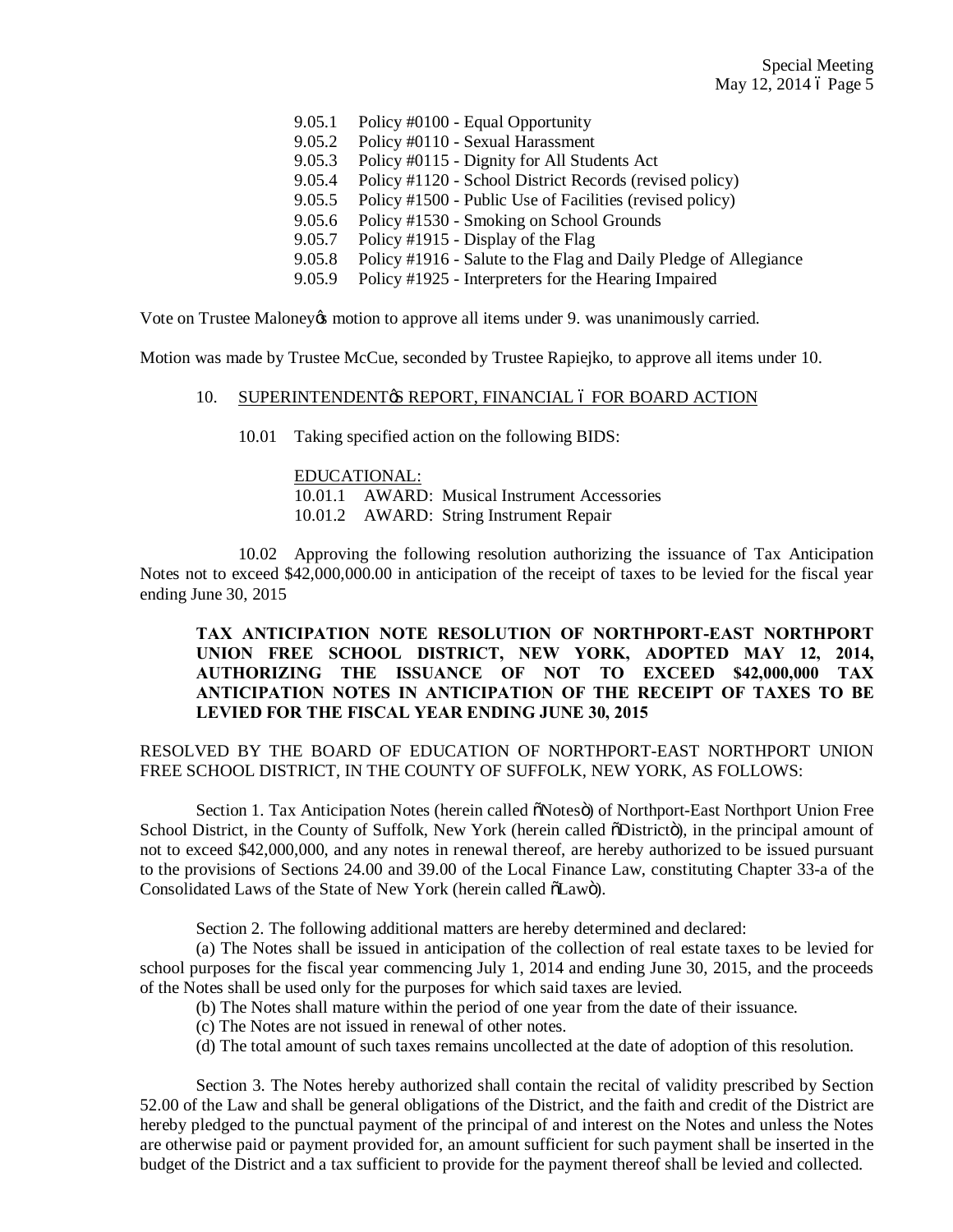Section 4. Subject to the provisions of this resolution and the Law, and pursuant to Sections 50.00, 56.00, 60.00 and 61.00 of the Law, the power to sell and issue the Notes authorized pursuant hereto, or any renewals thereof, and to determine the terms, form and contents, including the manner of execution, of such Notes, and to execute arbitrage certifications relative thereto, is hereby delegated to the President of the Board of Education, the chief fiscal officer of the District.

Section 5. The Notes shall be executed in the name of the District by the manual signature of the President of the Board of Education, the Vice President of the Board of Education, the District Treasurer, the District Clerk, or such other officer of the District as shall be designated by the chief fiscal officer of the District, and shall have the corporate seal of the District impressed or imprinted thereon which corporate seal may be attested by the manual signature of the District Clerk.

Section 6. This resolution shall take effect immediately.

28, 2014

10.03 Approving the Treasurer's Report and Monthly Summary of Receipts and Disbursements:

10.03.1 Treasurer's Report for the period February 1, 2014 through February

10.03.2 Monthly Summary of Receipts and Disbursements for February 2014

10.04 Approving Schedule of Investments as of February 28, 2014

- 10.05 Approving Collateral Schedule for February 2014
- 10.06 Approving Bank Reconciliation Report for the Month Ended February 28, 2014

10.07 Approving the General Fund Projected Cash Flow Statement for the year ending 2013-2014, Actual Data July 1, 2013 6 February 28, 2014, Estimated Data March 1, 2014 6 June 30, 2014

10.08 Approving Monthly Revenue and Budget Status Report 6 School Lunch Fund for the month ending February 28, 2014

10.09 Approving Monthly Revenue and Budget Status Report 6 Special Aid Fund for the month ending February 28, 2014

10.10 Approving Monthly Revenue and Budget Status Report 6 General Fund for the month ending February 28, 2014

10.11 Approving Monthly Revenue and Budget Status Report 6 Capital Fund for the month ending February 28, 2014

10.12 Approving School Lunch Profit and Loss Statement, February 2014

10.13 Approving Claims Auditor & Report for Warrants and Schedule of Claims for payments dated:

February 14, 2014 (Payroll Trust & Agency Warrant), February 14, 2014 (Accounts Payable Warrant), February 28, 2014 (Payroll Trust & Agency Warrant), February 28, 2014 (Accounts Payable Warrant), February 2014 (Claims Audit Report)

10.14 Approving Claims Auditor & Report 6 Payroll Audit for the Payroll Distribution/Audit dated February 28, 2014 (William J. Brosnan School)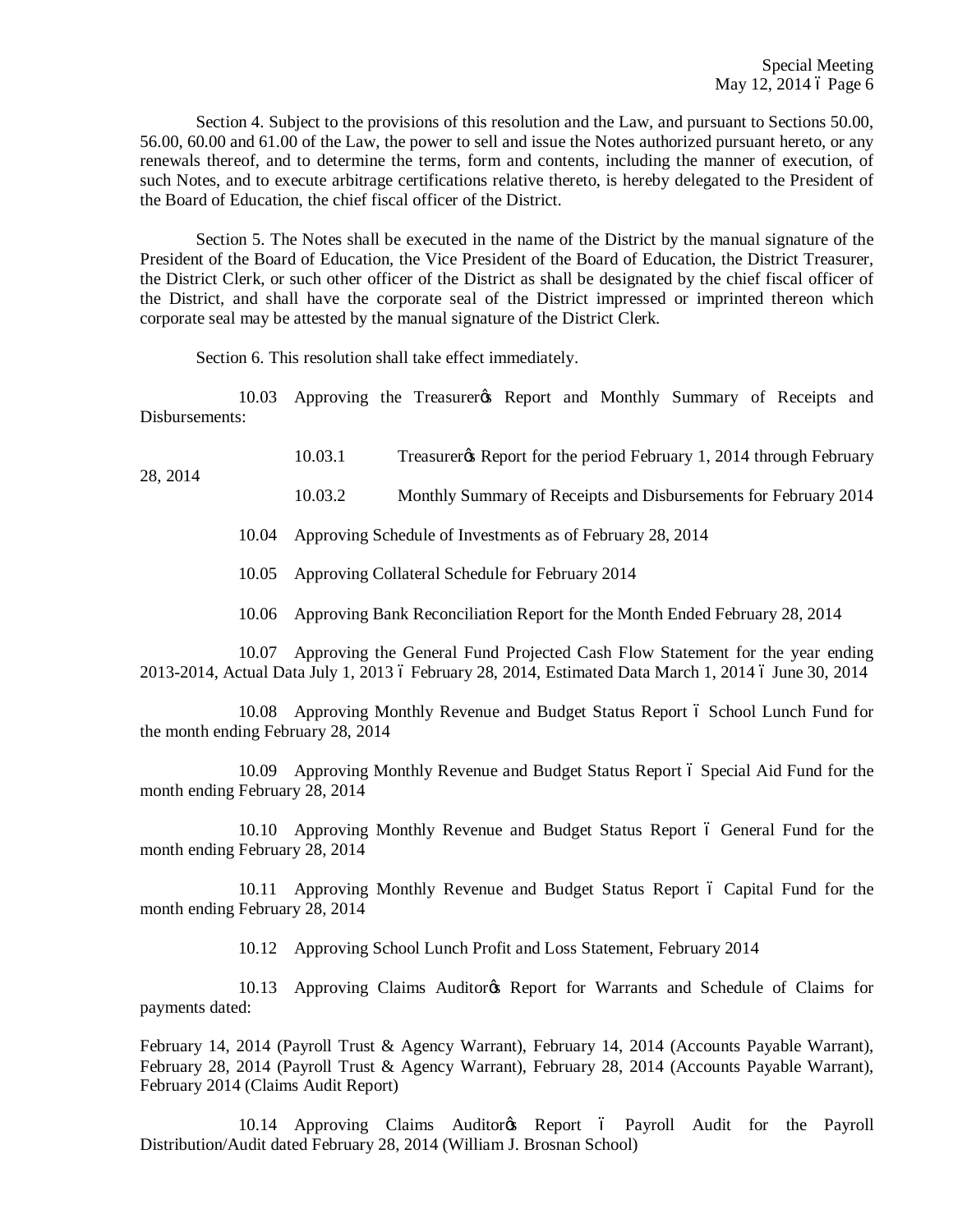10.15 Authorizing the Board President to sign contracts with the following school districts to provide health services for Northport-East Northport students attending schools in that district during the 2013-2014 school year:

10.15.1 Westbury Union Free School District, one (1) student attending Holy Child Academy @ \$815.62, totaling \$815.62.

10.15.2 Three Village Central School District, one (1) student attending Laurel Hill School @ \$944.53, totaling \$944.52.

10.16 Approving the Internal Audit Risk Assessment Update for the period ending December 31, 2013 from R.S. Abrams & Co., LLP

10.17 Authorizing the establishment of the  $\delta$ Leslie Spanko Memorial Scholarshipo

10.18 Approving a grant in the amount of \$7,500.00 from The New York Bar Foundation to be used to support the expenses related to the annual Law and Civic Education Summer Institute

10.19 Approving a Supplementary Education Services Agreement between the Northport-East Northport Union Free School District and Strategic Protection Group, Inc. (HS)

10.20 Approving a Consultant Agreement between the Board of Education of the Northport-East Northport Union Free School District and Journeys into American Indian Territory (BAS)

10.21 Approving a License and Operating Agreement between the Board of Education of the Northport-East Northport Union Free School District and SCOPE Education Services for the 2014- 2015 After School Child Care and Extended Kindergarten Program

10.22 Approving a 2014-2015 Consultant Services Contract between the Board of Education of the Northport-East Northport Union Free School District and The Long Island Home d/b/a South Oaks Hospital (Spec. Ed.)

10.23 Approving Contracts with the following school districts for 2013-2014 Health Service Charges to Other School Districts for students attending nonpublic schools: Brentwood, Commack, Elwood, Garden City, Half Hollow Hills, Harborfields, Hauppauge, Huntington, Islip, Kings Park, Massapequa, Mineola, NYC Dept of Education, Sachem, Smithtown, South Huntington

10.24 Receiving the following donations to the District:

10.24.1 \$500.00 from Margaret Shavalier to the Deborah A. Shavalier Memorial

Scholarship

10.24.2 \$2,500.00 from the Lillian S. Brueggemann Scholarship Foundation to the Lillian S. Brueggemann Educational Scholarship

10.25 Approving the following resolution:

"BE IT RESOLVED, that the Board of Education hereby gratefully accepts a donation of \$8,280 from Northport-East Northport residents whose names are more fully set forth in the attached document, for the purpose of the Northport Middle School Sixth Grade trip to Medieval Times in Lyndhurst, New Jersey, Tuesday, May 13, 2014, and increase the 2013-2014 budget code A2110.4161.23.2902 by \$8,280 for this purpose.

BE IT RESOLVED, that the Board of Education hereby approves an increase in the revenue code A2705 of the 2013-2014 budget by \$8,280 with the understanding that this increase in revenue is the result of donations from Northport-East Northport residents."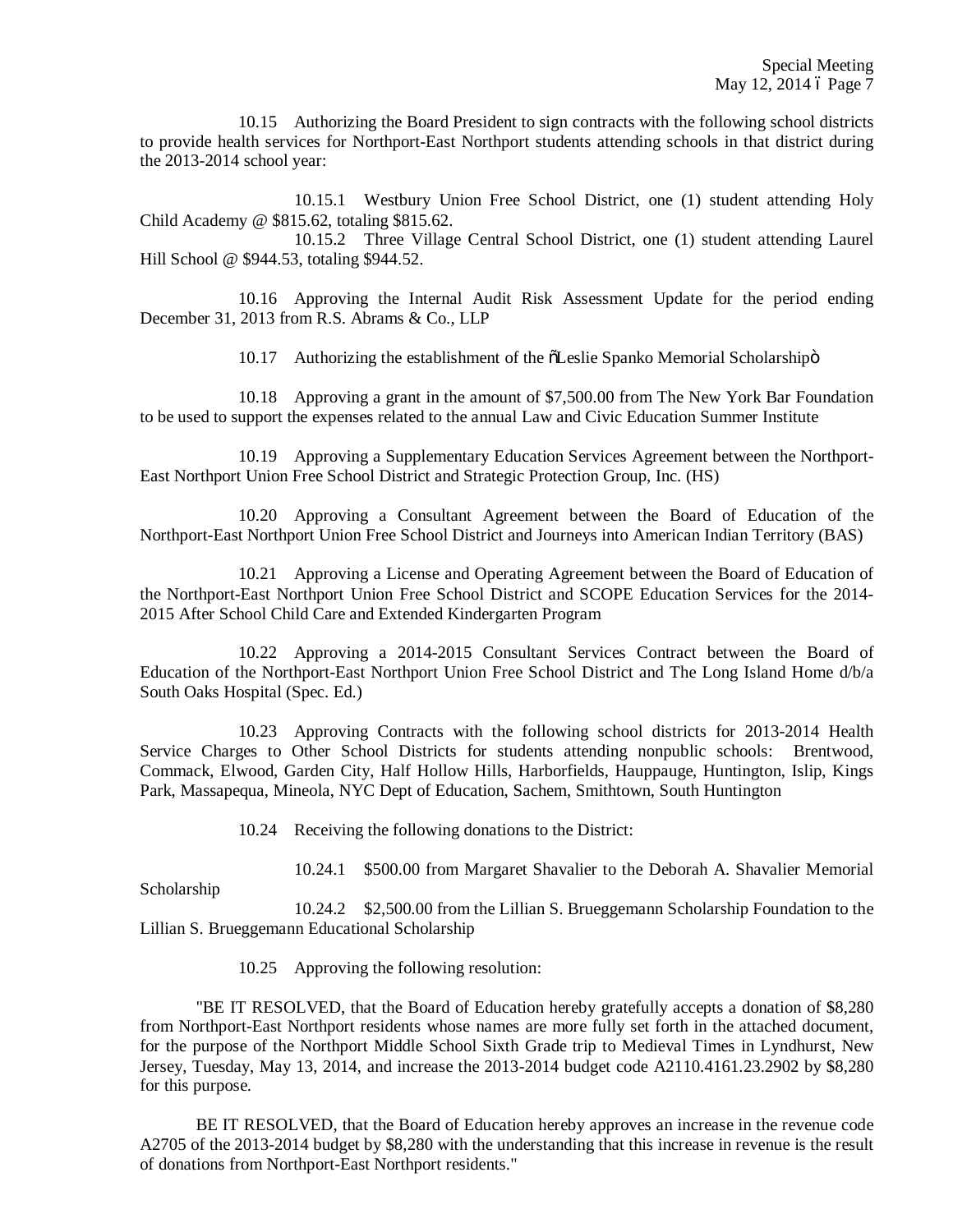10.26 Approving the following resolution:

"BE IT RESOLVED, that the Board of Education hereby gratefully accepts a donation of \$36,625.61 from the East Northport Parents Charitable Foundation for the purpose of the Dickinson Avenue Elementary School trip to Washington D.C. on June 4, 2014 and increase the 2013-2014 budget code A2110.4010.00.2902 by \$36,625.61 for this purpose.

BE IT RESOLVED, that the Board of Education hereby approves an increase in the revenue code A2705 of the 2013-2014 budget by \$36,625.61 with the understanding that this increase in revenue is the result of donations from the East Northport Parents Charitable Foundation."

10.27 Approving the following resolution:

"BE IT RESOLVED, that the Board of Education hereby gratefully accepts a donation of \$251 from Northport-East Northport residents whose names are more fully set forth in the attached document, for the purpose of covering the cost of alternative Washington D.C. field trips for Northport Middle School students, and increase the 2013-2014 budget code A2110.4161.23.2902 by \$251 for this purpose.

BE IT RESOLVED, that the Board of Education hereby approves an increase in the revenue code A2705 of the 2013-2014 budget by \$251 with the understanding that this increase in revenue is the result of donations from Northport-East Northport residents."

10.28 Approving the following resolution:

"BE IT RESOLVED, that the Board of Education hereby gratefully accepts a donation of \$487 from Northport-East Northport residents whose names are more fully set forth in the attached document, for the purposes of covering the cost of transportation for a Northport High School Urban Studies class field trip on March 20, 2014 and increase the 2013-2014 budget code A2110.4161.30.2903 by \$487 for this purpose.

BE IT RESOLVED, that the Board of Education hereby approves an increase in the revenue code A2705 of the 2013-2014 budget by \$487 with the understanding that this increase in revenue is the result of donations from Northport-East Northport residents."

10.29 Approving transfer of general fund appropriations in the 2013-2014 budget.

Vote on Trustee McCuess motion to approve all items under 10. was unanimously carried.

- 11. SUPERINTENDENT & REPORT 6 FOR INFORMATION ONLY
	- 11.01 Schedule H 6 Use of Facilities

11.02 Proposed 2014-2015 school hours for the District is nine schools as well as for Trinity Regional East Northport and Long Island Lutheran Elementary

#### 11. ADJOURNMENT

President Waldenburg reviewed the upcoming meetings of May  $20<sup>th</sup>$ , June  $2<sup>nd</sup>$  and June  $16<sup>th</sup>$ .

Trustee Maloney asked about the hiring of a publicist for the District at a cost of \$2,500.

Dr. McDermott stated that they were hired for the budget season and it is a BOCES aidable expense.